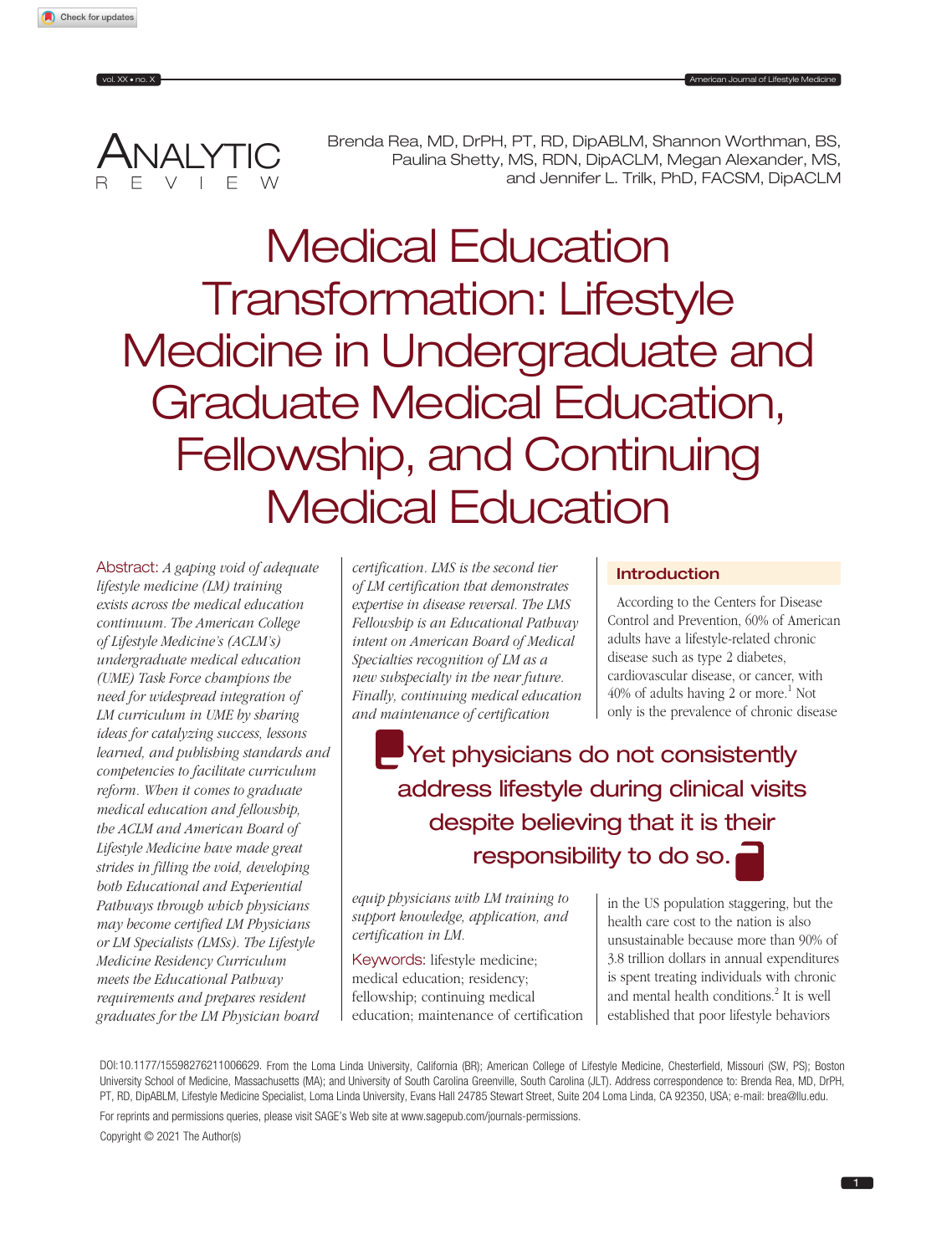play a key pathogenic role, with at least 50% to 80% of chronic disease cases attributed to poor diet, physical inactivity, stress, cigarette smoking, and heavy alcohol intake.<sup>3-5</sup> Multiple avenues are being explored in efforts to combat these ever-increasing health and economic costs, including increasing federal policy initiatives through the introduction of legislative bills such as the ENRICH Act, PHIT Act, and PAS Act,  $6-9$  evolving the Centers for Medicare and Medicaid Services (CMS) billing codes to include Medical Disease Management and Time to Treat, adopting the CMS value-based care models, such as the Hospital Readmission Reduction Program<sup>10</sup> and the Physician Value-Based Modifier, $11$  and, critically, educating physicians in chronic disease prevention, treatment, and reversal through lifestyle medicine (LM).

LM is the use of evidence-based lifestyle therapeutic intervention including a whole-food, plantpredominant eating pattern, regular physical activity, restorative sleep, stress management, avoidance of risky substances, and positive social connection—as a primary modality, delivered by clinicians trained and certified in this specialty, to prevent, treat, and often reverse chronic disease.<sup>12</sup> For clinicians to enter the workforce with sufficient knowledge and skill to adequately serve patients with chronic disease, medical educators must incorporate LM into undergraduate medical education (UME), graduate medical education (GME), and fellowship curriculum as well as continuing medical education (CME) and maintenance of certification (MOC). However, a gaping void of adequate LM training exists across this entire medical education continuum. Specifically, a dearth of LM training to satisfy the Association for American Medical Colleges' Entrustable Professional Activities (EPAs) exists. All medical students should be able to perform EPAs on entering residency, regardless of their future career specialty, to assess competence in real-world settings, especially in the setting of chronic disease.<sup>13</sup>

The objectives of this article are to (1) briefly examine the gaping void of LM training across the medical education continuum, (2) describe the latest developments in LM training at the level of UME, GME, fellowship, and CME, and (3) describe the resources that trainees, faculty and administration, as well as health care providers and organizations, can leverage to strengthen efforts within their institutions, systems, and organizations to improve LM training.

## The Gaping Void of LM Training

Chronic diseases contribute to significant suffering in the form of premature morbidity and mortality and are among the most common conditions physicians encounter in clinical practice.14 Yet physicians do not consistently address lifestyle during clinical visits<sup>15-18</sup> despite believing that it is their responsibility to do so.<sup>19-21</sup>

According to a Trilk et  $al^{22}$  policy paper that compiled multiple reports from physicians, residents, and medical students, there still resides a gaping void in LM training to prevent, treat, and reverse chronic disease across the United States.22 Physicians reported a lack of confidence in exercise and nutrition knowledge and skills to treat patients with noncommunicable chronic disease as well as a lack of time and compensation codes to provide preventive care. Only 14% of residents believe that they possess the knowledge and training to provide nutrition counseling, and the majority of residents did not know guidelines for diagnosing obesity, nor did they feel qualified to treat obese patients. In addition, whereas 76% of residents surveyed felt confident in why physical fitness should be a priority and 88% understood physical activity benefits, less than 50% felt that they were confident in their knowledge of how to implement it in their own lives, let alone how to prescribe it to their patients.<sup>22</sup>

In other literature, reports indicate that although medical students on entrance into medical school believe that

addressing lifestyle factors, such as nutrition and physical activity, is important to their future careers, on graduation, they overwhelmingly feel ill-prepared to engage patients in meaningful conversations about these topics. $2^{3-28}$  More than a decade after the National Institutes of Health–funded Nutrition Academic Award was established to catalyze nutrition integration into medical education, $^{29}$  only 2 in 5 US medical schools achieved the 25 hours recommended by the National Academy of Sciences.<sup>25</sup> In addition, despite the American College of Sports Medicine's calls to action, $30$  physical activity training in medical school averages 8 hours, with nearly half of program directors feeling this to be inadequate, and only 10% perceiving their students as competent to create exercise prescriptions.<sup>31,32</sup> With the exception of substance use, curriculum devoted to the intersection of chronic disease and sleep, stress management, and social connection is understudied but anticipated to be similarly lacking. Therefore, whereas medical schools vary widely in their curriculum devoted to LM training, unfortunately, most fall short of expert recommendations.

In recognition of this gaping void, the Bipartisan Policy Center released the 2014 whitepaper *Teaching Nutrition and Physical Activity in Medical School: Training Doctors for Prevention-Oriented Care*, calling on medical schools to enhance their curricula related to lifestyle.<sup>33</sup> In 2017, the American Medical Association House of Delegates released Resolution 959 (I-17); it "supports policies and mechanisms that incentivize and/or provide funding for the inclusion of LM education and social determinants of health in undergraduate, graduate, and continuing medical education."34 In addition, the LM Education Collaborative provided a number of publications highlighting early champion medical schools with a goal to educate and provide a network to medical schools across the United States to address LM education in UME.<sup>35-38</sup>

Most recently, the American College of Lifestyle Medicine (ACLM) convened the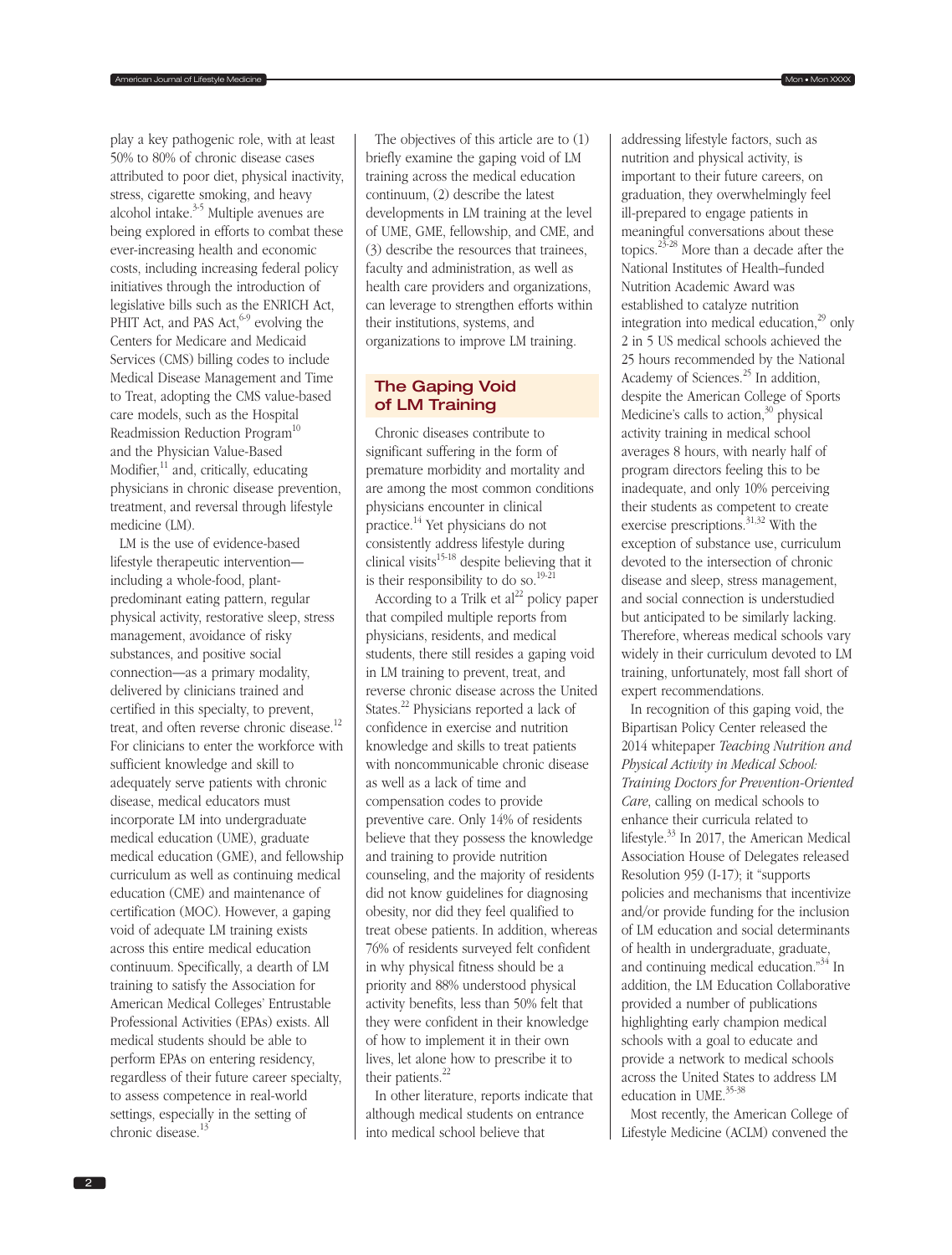# Figure 1.

Undergraduate medical education task force lifestyle medicine (LM) implementation.



UME Task Force, comprising earlyadopting medical schools that have integrated LM across their curriculum through Lifestyle Medicine Interest Groups (LMIGs), LM elective courses, LM required courses across the biomedical sciences, and clerkships (Figure 1). Detailed summaries of LM integration in these schools, as well as lessons learned, are given below.

# Lifestyle Medicine in UME

#### Harvard Medical School

Since 2009, Harvard Medical School has supported a robust parallel LM curriculum via a LMIG. Each year, approximately 20 students attend the lecture/workshop series. Student leadership includes 2 to 3 copresidents who spearhead efforts to find cases and opportunities in their courses where LM can be integrated. Faculty leadership efforts have been successful with deploying the LMIG series while launching an elective in spring of 2019 titled "The Metabolism, Nutrition and Lifestyle Medicine" as one of the Advanced Integrated Science Courses in the clinical years and working together to

integrate LM concepts throughout the medical school curriculum. Approximately 24 students enrolled for the in-person Spring 2019 elective, and 60 enrolled for the virtual elective in 2020.

## University of Oklahoma College of Medicine

As part of a 4-day prologue course called the "Summer Institute," students receive an introduction to LM and social determinants of health. In the 2019-2020 academic year, the University of Oklahoma College of Medicine integrated LM & Health Promotion I (37 hours) for first year students as a mandatory part of its community medicine specialty track. This course is followed by LM & Health Promotion II (32 hours) for second-year students, with its first offering in the 2020-2021 academic year. These mandatory courses provide students with didactic and experiential learning opportunities to promote foundational knowledge and confidence in LM counseling. Activities include self-care practices such as meditation and mindfulness exercises, culinary medicine sessions, community outreach, and

simulated patient assignments. Additional elective learning opportunities include mentored research opportunities, culinary medicine community class cofacilitation, and completion of an MPH degree during a gap year.

### A T Still University—School of Osteopathic Medicine, Arizona

LM is vertically and horizontally integrated into the core curriculum throughout all 4 years of training. It parallels the foundational osteopathic tenets well and ties to the 5 models of care that all students learn about during the first week of instruction.

Across the curriculum, more than 80 hours are dedicated to covering LM competencies. There is a focus on close collaboration with basic sciences to weave in the important pathophysiological processes behind LM to provide students with a deep understanding of how clinical outcomes are tied to lifestyle factors at the cellular level. Additionally, students learn to approach patients from a mind-body perspective and gain skills in behavior change. In the clinical years, students are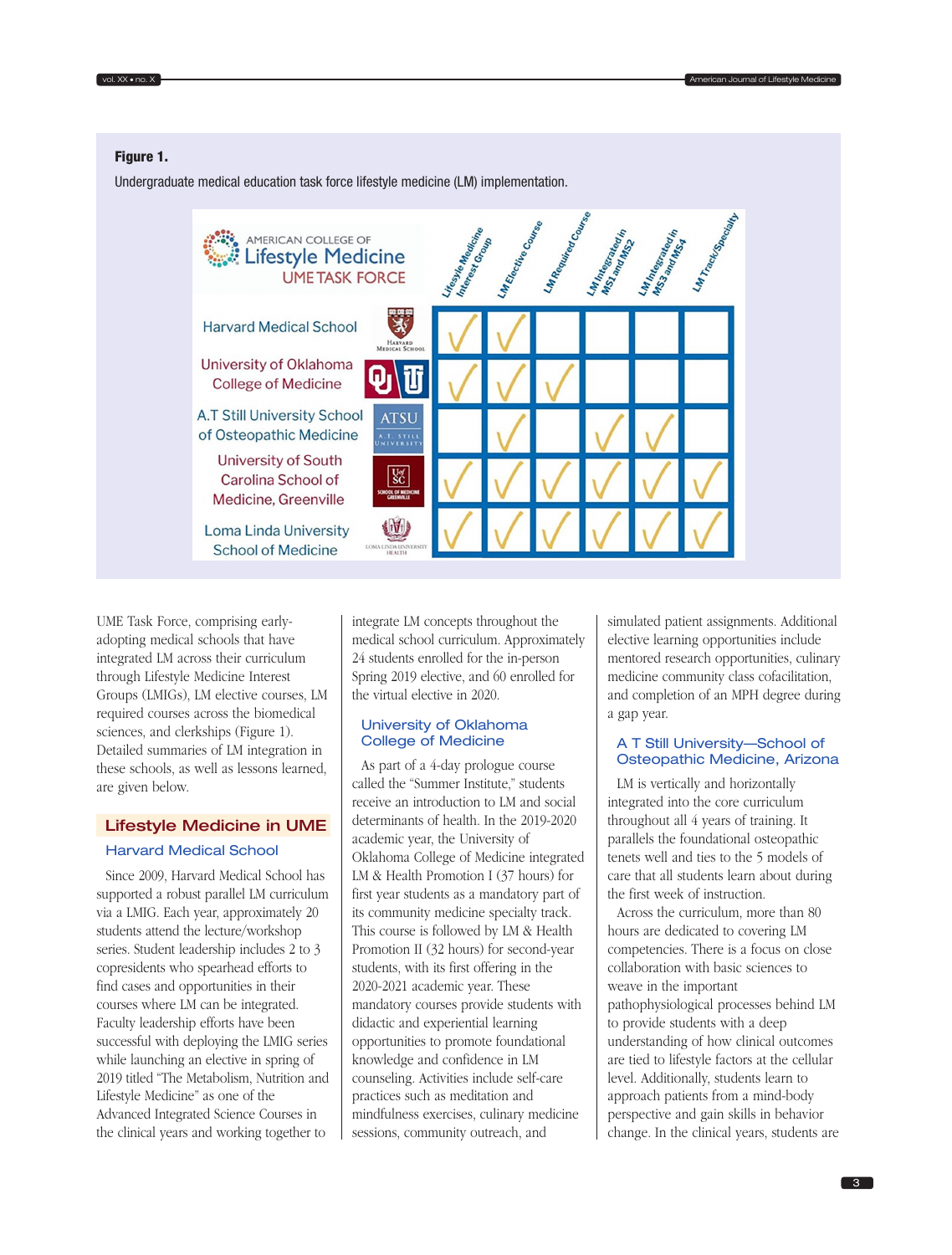Throughout, experiential learning is emphasized via multiple culinary medicine sessions, nutrition-based group activities, a breathing lab, regular mindfulness sessions and a semester-long activity focusing on goal setting and achievement. Students become their own first patient by setting goals for personal lifestyle improvements and developing healthy coping mechanisms against the stress of medical school and future practice.

### University of South Carolina School of Medicine Greenville

More than 80 hours of formalized LM curriculum in both the biomedical and clinical sciences provide required undergraduate core medical student training with a graduating program-level goal to "deliver total health care using LM to prevent and treat morbidity and mortality related to chronic diseases."

In addition, the school offers a Culinary Medicine Longitudinal Elective for first- through third-year students that includes more than 100 hours of nutrition education using case studies, cooking skills, nutrition report outs, plate presentations, and patient interactions, which is cotaught by a senior chef and LM expert, and a similar fourth-year, 4-week elective. Also embedded into the school's LM curriculum is a Classroom-Clinic-Community model that was designed and implemented to align with the school's vision to "transform the health and wellness of communities." Two examples of this model are the Exercise is Medicine Greenville program<sup>39</sup> and the culinary medicine elective. $40$ 

# Loma Linda University

Loma Linda University fully integrates more than 80 hours of lifestyle throughout all 4 years of the medical school curriculum. In the first and second year, LM-related stand-alone sessions, sessions integrated with other topics, team-based learning activities, and labs are required for all students with a 2-week LM selective available for greater immersion into LM principles. In the third year, required LM course work

is integrated longitudinally into all clerkships, and LM workshops and plenary sessions are provided during 2 multidisciplinary integration weeks. In the fourth year, a 4-week required clerkship in lifestyle and preventive medicine highlights continued personal and clinical integration of LM with a particular focus on culinary medicine. Two- and 4-week LM electives are also incorporated in the third and fourth year. Finally, there is a competitive LM track that accepts up to 12 students per year. Students in this track participate in ongoing mentoring sessions, LM selectives, culinary medicine events, and LM-related scholarly activities for a total of 350 hours of additional LM training prior to graduation.

American Journal of Lifestyle Medicine **Mon American American Control of Life Structure Mon + Mon + Mon XXXX** Mon **Mon XXXX** Medicine Mon + Mon + Mon XXXX Medicine Mon + Mon + Mon + Mon XXXX Medicine Mon + Mon + Mon + Mon

# Lessons Learned From LM Integration in UME

The ACLM UME task force has identified catalyzers for success as well as perceived challenges in implementing LM from a curriculum, institution, administration, faculty, and student stakeholder level (Table 1).

# Addressing Some of the Perceived Challenges of Incorporating LM Into UME

## Lack of Awareness of the Impact of LM

Various federal bills such as the Enrich Act, the PHIT Act, and the Promoting Physical Activity for Americans Act have brought awareness of the importance of training medical and health professional students in LM.6,7,9 At the faculty and student levels, ACLM offers an expanding collection of evidence-based educational and practice resources, tools, research sources, webinars, curriculum, and courses that may be used to support LM education within the medical school setting.<sup>41</sup>

# Lack of Time to Implement

The need for a compressed curriculum as well as faculty competition for instructional time are frequently cited

barriers to LM integration into existing curriculum. However, opportunity exists to identify like-minded faculty champions and discuss how LM topics can be vertically interwoven into existing curricular content. The transition of the United States Medical Licensing Examination (USMLE) Step 1 and Comprehensive Osteopathic Medical Licensing Examination of the United States (COMLEX-USA) Level 1 to pass/fail provides an opportunity to reassess current curricula for the relative value offered to high-quality clinical care; greater latitude may be available to integrate mission-aligned material, such as LM content, where gaps exist. With the ongoing development and dissemination of curricular LM resources by the ACLM and other organizations, the time needed for medical schools to develop their own resources is less burdensome. The transition of USMLE Step 1 and COMLEX-USA Level 1 to pass/fail also prompts residency programs to require a more well-rounded and clinically-prepared student graduate, such as those who have demonstrated competence in providing comprehensive care for common chronic disease conditions, completed medical school distinction tracks, and gained experience conducting research.

# Lack of Standardized Curriculum

The ACLM UME Task Force has identified priorities for the development of standardized LM curriculum content. The next step in moving the needle forward in UME education is to support the development of these prioritized LM curricular resources, which will have the potential to be flexibly integrated into existing curricula or serve as robust, stand-alone material.

# **Curriculum** Implementation Standards Educational **Pathway**

The LM curriculum implementation standards developed by the ACLM UME Task Force categorize standards, tiers, and goals for medical schools to educate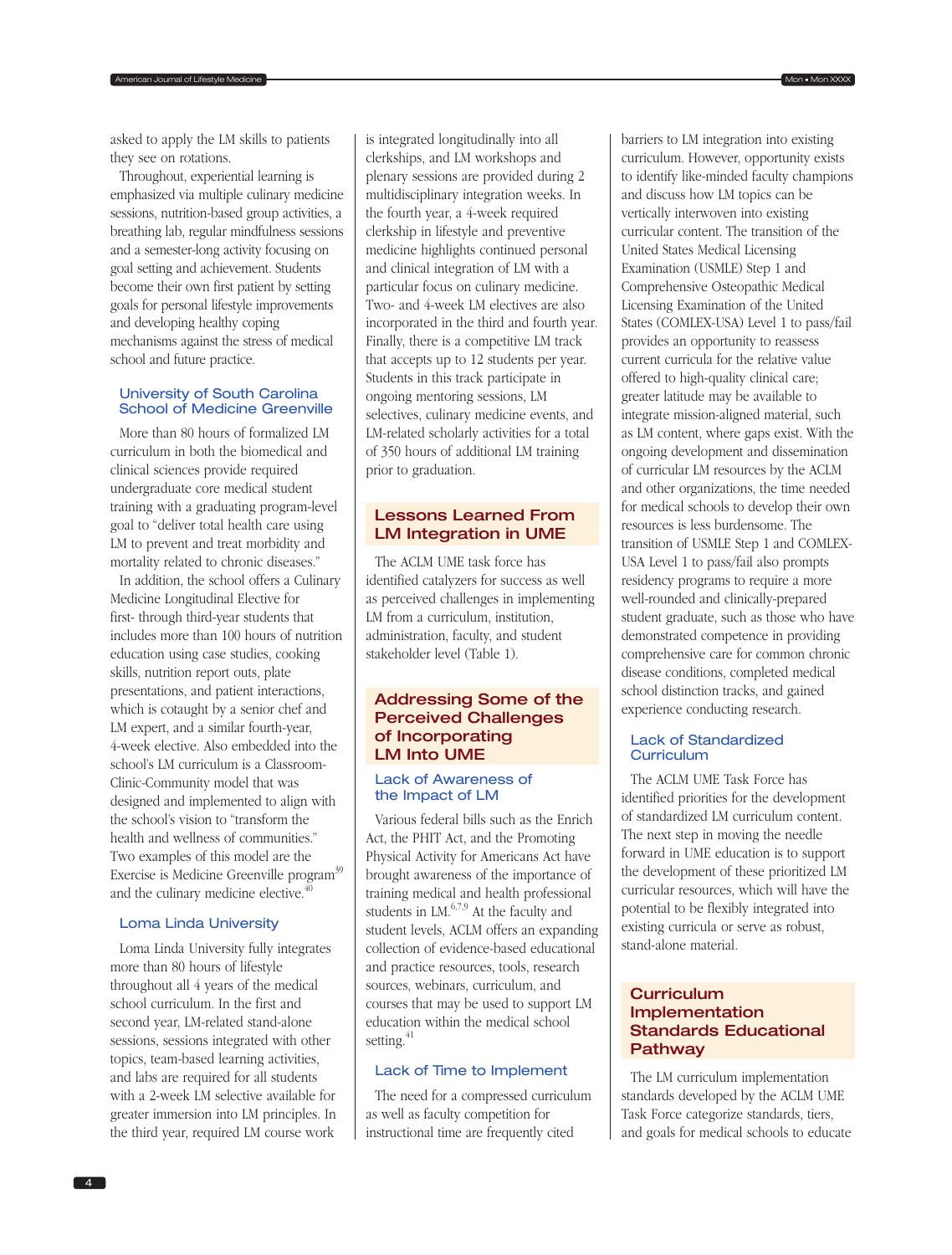# Table 1.

Lessons Learned.

| <b>Stakeholders</b> | <b>Catalyzers for success</b>                                                                                                                                                                                                                                                            | <b>Perceived challenges</b>                                                                                                                                                                       |
|---------------------|------------------------------------------------------------------------------------------------------------------------------------------------------------------------------------------------------------------------------------------------------------------------------------------|---------------------------------------------------------------------------------------------------------------------------------------------------------------------------------------------------|
| Curriculum          | Change of USMLE step 1 and COMLEX-USA level 1 to<br>pass/fail, allowing more time to focus on LM<br>Available resource materials (ie, ACPM, ACLM, LMEd) to<br>quickly identify evidence-based, peer-reviewed materials                                                                   | Lack of time for curriculum development<br>or implementation<br>Lack of standardized LM curriculum                                                                                                |
| Institution         | Institutional buy-in (eg, cafeteria) for a cohesive<br>$\overline{a}$<br>approach<br>Culinary medicine courses/opportunities, including<br>$\overline{a}$<br>access to a teaching kitchen<br>Access to external funding donors to provide support for<br>÷<br>extracurricular activities | Lack of awareness of the impact of LM<br>treatments<br>Lack of state/federal support, guidance<br>$\overline{a}$<br>Requirement for competitive NBME<br>scores and residency placement            |
| Administration      | Support from administrators, especially deans of<br>$\overline{\phantom{0}}$<br>education<br>Medical school curriculum oversight committees who<br>$\overline{a}$<br>recognize and value the evidence-based information<br>provided in the LM & Health Promotion courses                 | Lack of awareness of the impact of LM<br>treatments<br>Lack of available faculty expertise in LM<br>content                                                                                       |
| Faculty             | Faculty self-interest in LM and learning LM<br>$\overline{\phantom{m}}$<br>Mission-aligned faculty to develop and lead or oversee<br>$\overline{a}$<br>curriculum implementation<br>ABLM or ACLM certified faculty members<br>$\overline{\phantom{m}}$                                   | Competition for instructional time<br>$\overline{\phantom{a}}$<br>Perceived importance of curriculum<br>$\overline{\phantom{m}}$<br>priorities at the faculty member level                        |
| <b>Students</b>     | <b>Established campus LM Interest Group</b><br>$\overline{\phantom{0}}$<br>Students' desire to be trained in LM<br>Students' desire for a career in FM or IM                                                                                                                             | Funding<br>-<br><b>Faculty mentors available</b><br>$\qquad \qquad \blacksquare$<br>Competition with students' perception<br>of testable content with USMLE and<br><b>COMLEX-USA examinations</b> |

Abbreviations: ABLM, American Board of Lifestyle Medicine; ACLM, American College of Lifestyle Medicine; ACPM, American College of Preventive Medicine; COMLEX-USA, Comprehensive Osteopathic Medical Licensing Examination of the United States; LM, lifestyle medicine; LMEd, Lifestyle Medicine Education Collaborative; USMLE, United States Medical Licensing Examination.

and train future physicians in LM.<sup>42</sup> To become board certified in LM through the Educational Pathway, the Educational Component, 100 hours of LM curriculum, with approximately 40 hours of didactic and 60 hours of application activities, must be delivered within UME or GME training. Additionally, the distribution of "time-per-topic" ideally falls in alignment with the current American Board of Lifestyle Medicine (ABLM) certification exam competencies (Table 2).<sup>43</sup>

To recognize medical schools providing training in LM, the ACLM certifies institutions whose curriculum meets a Bronze, Silver, Gold, or Platinum tier of LM integration established by the ACLM

UME Task Force.<sup>42</sup> Tier designation is based on an institution's number of didactic and application hours that align with UME competencies for LM training, encouraging the achievement of 100 hours of integrated curriculum and addressing 100% of the competencies.

#### Lifestyle Medicine in GME

Although an Experiential Pathway existed for LM Physician board certification, the ABLM quickly realized the significant need for an Educational Pathway. As such, the ABLM developed an Educational Pathway, and academicians from Loma Linda

University and the ACLM developed a Lifestyle Medicine Residency Curriculum (LMRC) to satisfy the requirements in order to prepare residents for LM Physician certification upon graduation.

This section will compare and contrast the Experiential versus Educational Pathways for the LM Physician and explore the LMRC as a means of meeting the Educational Pathway requirements.

#### Experiential Pathway

The Experiential Pathway is the original Pathway outlined by the ABLM for LM Physician board certification and is available to American Board of Medical Specialties (ABMS) board-certified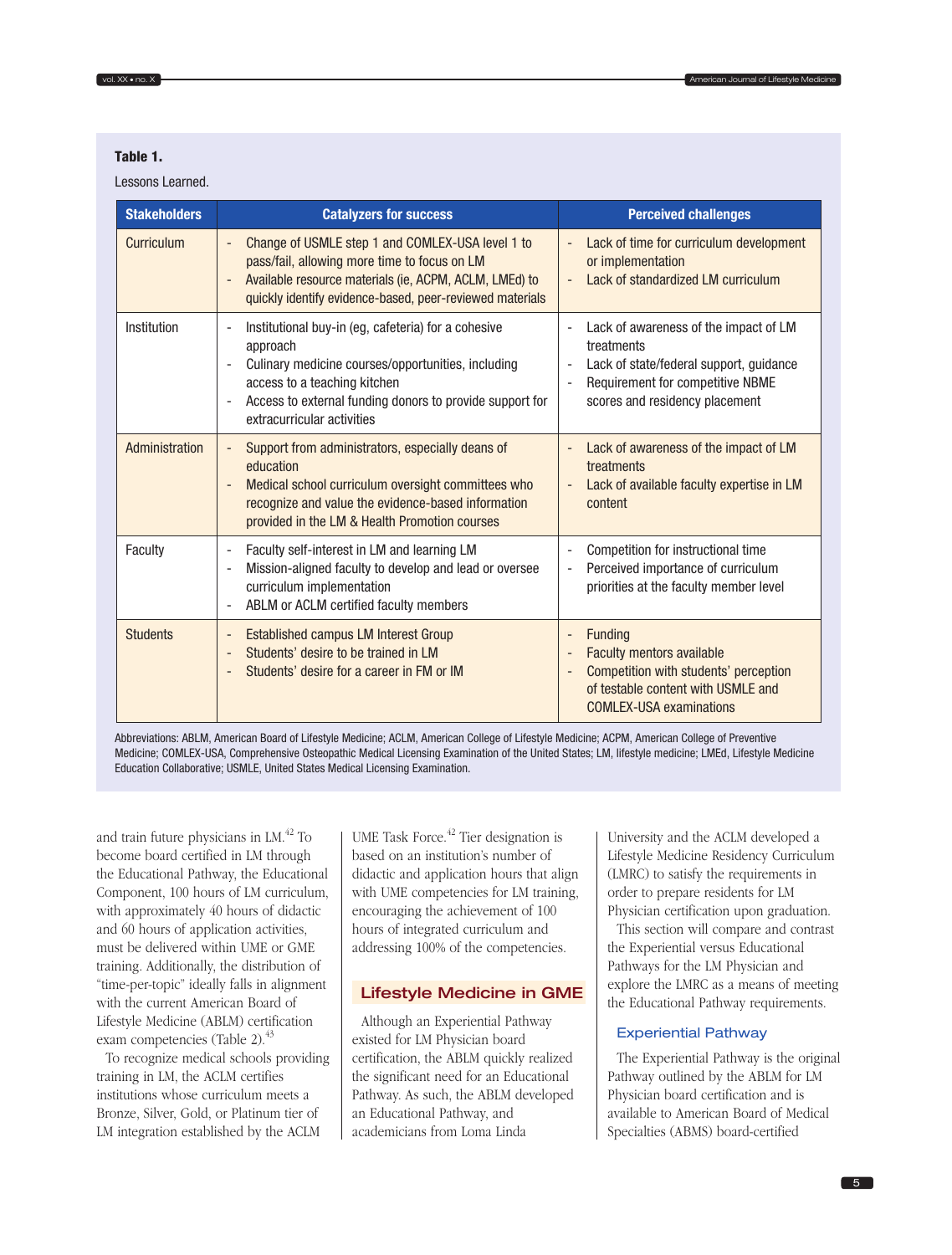## Table 2.

Educational Hours and Percentage of ABLM Exam Weighting.

| <b>Module title</b>                                                     | <b>Didactic unit</b> | <b>Application</b><br><b>hours</b> | <b>Total hours</b> | <b>ABLM exam</b><br>weighting |
|-------------------------------------------------------------------------|----------------------|------------------------------------|--------------------|-------------------------------|
| Introduction to lifestyle medicine                                      | $\overline{2}$       | $\overline{2}$                     | 4                  | 4%                            |
| Fundamentals of health behavior change                                  | 4                    | 6                                  | 10                 | 10%                           |
| Key clinical processes in lifestyle medicine                            | 3                    | 5                                  | 8                  | 8%                            |
| The role of physician health and the physician's<br>personal health     | $\overline{2}$       | $\overline{2}$                     | 4                  | 4%                            |
| Nutrition science, assessment and prescription                          | 10                   | 16                                 | 26                 | 26%                           |
| Physical activity science and prescription                              | 6                    | 8                                  | 14                 | 14%                           |
| Emotional and mental well-being, assessment and<br><i>interventions</i> | $\overline{4}$       | $6\phantom{1}$                     | 10                 | 10%                           |
| Sleep health science and interventions                                  | 3                    | 5                                  | 8                  | 8%                            |
| Managing tobacco cessation and other toxic<br>exposures                 | 3                    | 5                                  | 8                  | 8%                            |
| The role of connectedness and positive psychology                       | 3                    | 5                                  | 8                  | 8%                            |
| <b>Total hours</b>                                                      | 40                   | 60                                 | 100                | 100%                          |

Abbreviation: ABLM, American Board of Lifestyle Medicine.

physicians who have been practicing for at least 2 years. Eligibility through the Experiential Pathway includes completion of 30 hours online and 10 hours in-person ABLM-approved CME and completion of 1 LM case study. This Experiential Pathway was established in 2017, and the MOC processes were established in 2019. As of 2020, 1586 physicians from the United States and Canada are diplomates of ABLM with a LM Physician designation through this pathway.

### Educational Pathway

The Educational Pathway to certification consists of Educational and Practicum Components and consideration of total hours needed for the Pathway took shape based on expert consensus and various recommendations, including a minimum of 25 hours of nutrition.44 The Educational Component includes 100 hours of training that aligns

with the ABLM Certification Exam Competencies, $43$  and the Practicum Component includes 400 patient encounters with additional group visit and intensive therapeutic lifestyle change (ITLC) hours (Figure 2).

## LM Residency Curriculum

The creation of the LMRC was driven by resident involvement, with an emphasis on adult learning techniques, and once adopted, is flexible to be implemented into existing residency programs over a 1- to 3-year time frame. Beginning with development in 2017 and beta-site implementation in 4 residency programs in 2018, the LMRC has served to fill the void of LM training in GME by providing the opportunity for residents to complete an Educational Pathway. Since the initial launch and as of 2020, the LMRC has been implemented into 17 residency sites and 25 residency

programs and reached more than 600 residents across the United States, with an anticipated doubling of site participation in the 2021-2022 academic year.

The LM UME Standards intentionally align with the GME Educational Component of the Educational Pathway.<sup>42</sup> The difference between the UME and GME Educational Components is the increased flexibility of LM curricular delivery style in UME to meet the 100-hour requirement. This difference is annotated by a jagged line in figure  $1<sup>42</sup>$  as compared with a solid line in figure 2 of this article. This stepping stone approach enables an individual to complete the Educational Component during medical school and the Practicum Component during residency (whether supported by an LMRC residency site or not), ultimately leading to another path toward ABLM LM Physician certification.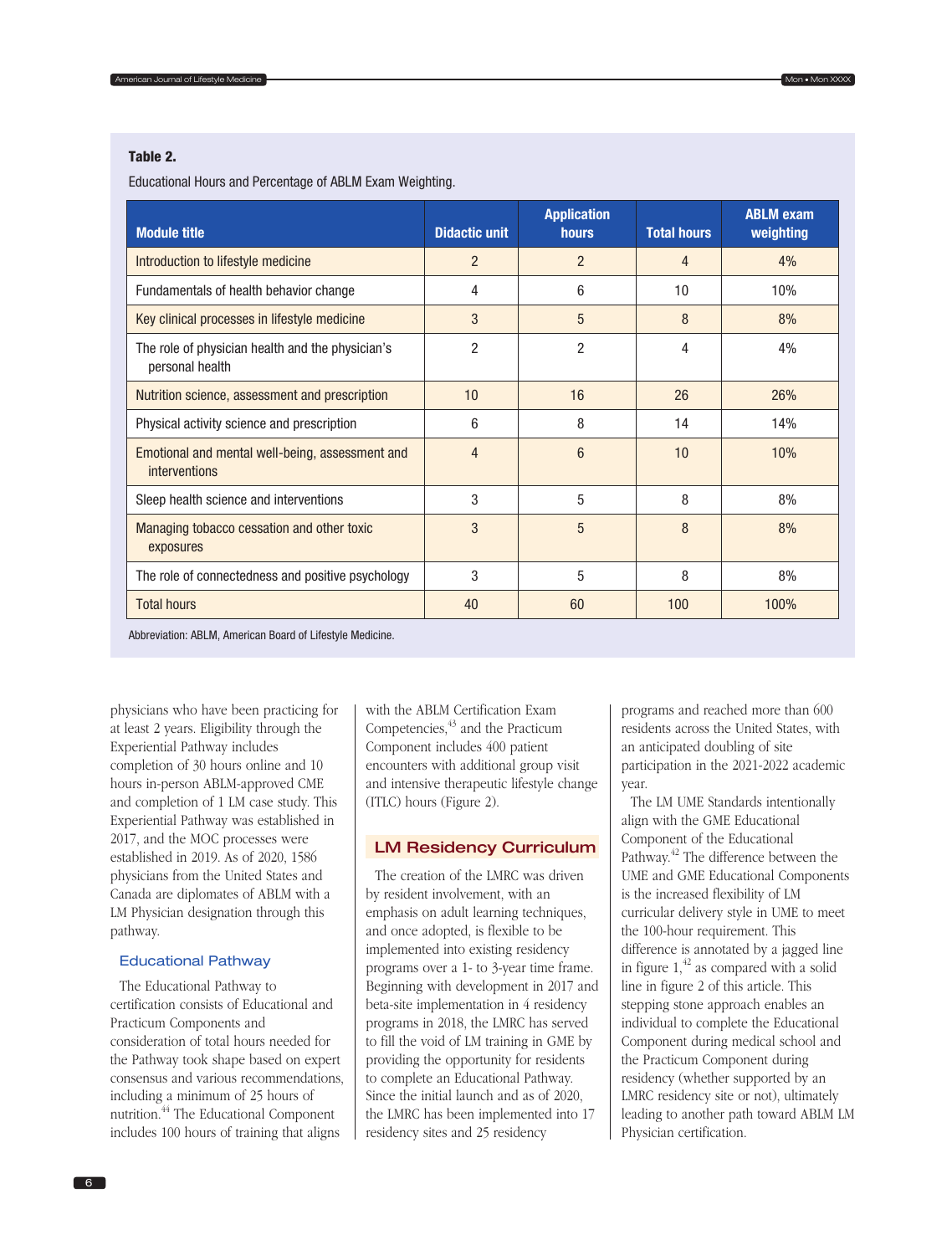## Figure 2.

Graduate medical education educational pathway.



#### Educational Component

The 100-hour Educational Component is divided into 10 modules with content further sectioned into 40 hours of didactic units and 60 hours of independent application activities across the modules, as seen in Table 2.

The 40 didactic units within the 100-hour Educational Component are quite prescriptive with ready-made PowerPoint presentations that include full speaker notes and references. Each unit is designed for a 60-minute session and utilizes adult learning techniques with approximately 30 minutes of information delivery and 30 minutes of audience engagement activities that vary in nature and scope. The didactic units were created for residents to deliver the presentations to their resident colleagues in person. However, because of the increased need for flexibility and scalability, a virtual LMRC format is now in development.

The 60 hours of independent application activities within the 100-hour Educational Component give residents a variety of asynchronous learning activities to enhance experiential learning for each module based on individualized interests. Ideally, the independent

application activity hours allow residents to apply the principles of LM to their own health as well as that of their families/friends, community, and patient population. Examples of independent application activities include, but are not limited to, creation of a whole-food, plant-based meal at home or with colleagues, participating in journal clubs on a variety of LM-related topics, and shadowing interdisciplinary health care professionals such as registered dietitians or physical therapists.

#### Practicum Component

The Practicum Component encourages the application of knowledge into clinical encounters throughout residency training. The Practicum Component includes 400 patient encounters and additional ITLC and group visit hours, as noted in Table 3. The LM patient encounters can be accomplished in both the inpatient and outpatient settings, although it is more common to complete them in the outpatient setting. The intention is for LM to be another lens through which residents assess and treat every patient within a clinical environment. Within the 400 encounters, there are several required subdivisions noted in Table 3 that need

to be addressed in order to achieve broad base competency in all LM topics. Many of these requirements can be met simultaneously within the same patient encounter. For example, if a resident evaluates a patient with diabetes from a LM perspective by addressing physical activity, nutrition, sleep, and/or connectedness, the resident may document the encounter as one of the 400 LM encounter requirements and obtain credit for the specific subdivision topic(s) covered as well. The Practicum requirements also include exposure to 20 hours of ITLC programming and 20 hours of group visit facilitation. The ITLC hour requirement was developed in order to introduce residents to the design of intensive programs, enable residents to witness the power of intensive lifestyle change to produce dramatic health improvements and outcomes in a short period of time, and in some cases, expose residents to chronic disease and condition remission or reversal. Finally, given the myriad demonstrated benefits of group visits for patient behavior change and physician satisfaction, the group visit requirement allows for exposure to group behavior change facilitation.<sup>45</sup>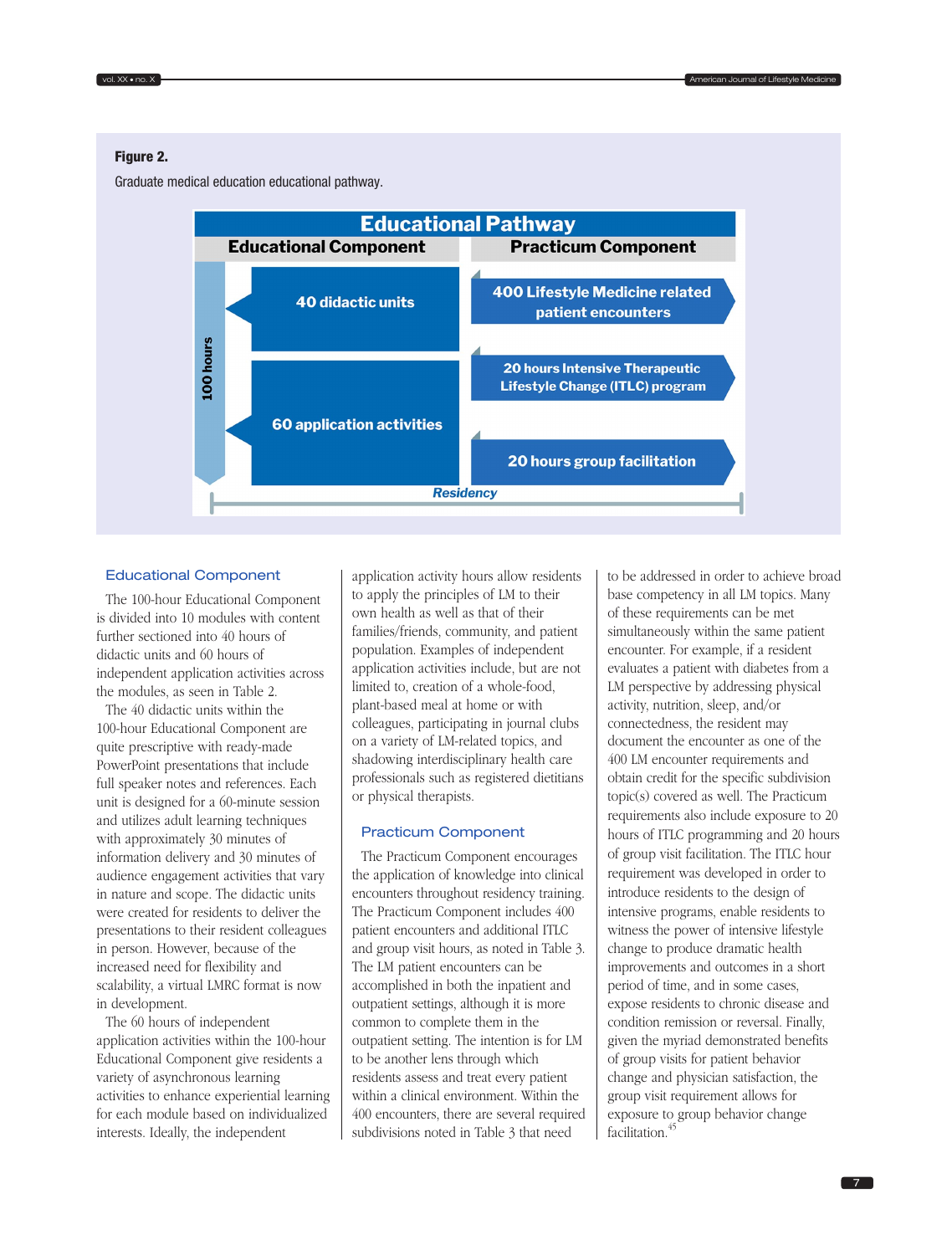## Table 3.

Graduate Medical Education Practicum Component.

| <b>Topic</b>                                                                                                                                                           | <b>Requirements</b>    | <b>Comments</b>                                                                                                                                                                                              |  |
|------------------------------------------------------------------------------------------------------------------------------------------------------------------------|------------------------|--------------------------------------------------------------------------------------------------------------------------------------------------------------------------------------------------------------|--|
| Lifestyle medicine (LM) approach in<br>inpatient or outpatient clinical care<br>settings                                                                               | 400 Patient encounters | Address the 6 pillars of LM in clinical care                                                                                                                                                                 |  |
| Nutritional assessments and interventions                                                                                                                              | 40 Patient encounters  | Food recall, nutrition prescriptions, appropriate<br>referral                                                                                                                                                |  |
| Physical activity assessments and<br>interventions                                                                                                                     | 40 Patient encounters  | Activity diaries, exercise capacity assessments,<br>exercise prescriptions, appropriate referral                                                                                                             |  |
| Emotional and mental well-being, sleep,<br>and connectedness assessments and<br>interventions                                                                          | 40 Patient encounters  | Assessment, prescription and indication for<br>referrals in the following areas: stress,<br>sleep, depression, anxiety, mental health,<br>mindfulness, meditation, spirituality, and<br>emotional well-being |  |
| Tobacco and toxic substance assessment,<br>brief intervention, and referral training                                                                                   | 30 Patient encounters  | Assessment, prescription, and indication for<br>referrals in the following areas: smoking,<br>alcohol, other substances, chemical and toxic<br>exposure                                                      |  |
| Interpersonal and community<br>communication skills, practice-based<br>learning and improvement, systems-<br>based practice, and leadership in policy<br>and community | Not designated         | Public relations campaigns, media campaigns,<br>policy development and change, health system<br>change, communication of risks vs benefits,<br>and family and community engagement                           |  |
| Intensive therapeutic lifestyle change (ITLC)<br>programs                                                                                                              | 20 Hours               | Participation and/or observation in group<br>programs such as CHIP, Ornish program,<br><b>McDougall program</b>                                                                                              |  |
| Support or coaching group facilitation                                                                                                                                 | 20 Hours               | Group observation, recording, and facilitating-<br>this may occur at the same time or separately<br>from an ITLC program                                                                                     |  |

#### LMRC Site Implementation

Residency sites interested in LMRC implementation may complete the "interest form" link on the ACLM website.<sup>46</sup> At this time, options for partial or full implementation are available. Typically, partial implementation includes the 40 hours of didactic units and the 400 patient encounters with the "opt-in" ability for full implementation for residents to become eligible for LM Physician certification. A LMRC Introductory Program was created for sites that are unable to support partial or full implementation, yet have the ability to implement a smaller LM curriculum with hopes of full curricular adoption in the future. Various considerations in analyzing implementation feasibility include the following: (1) administrative support or "buy-in" by the residency program director, residency faculty, department chair, and/or designated institutional officer; (2) number of ABLMcertified faculty or faculty strongly interested in certification; (3) resident interest; (4) sustained funding in place to support faculty time and curriculum

access; and (5) number of residency specialties interested at any given academic site along with the ability for those specialties to collaborate.

#### LMRC Strengths

LMRC strengths include the following: (1) status as the only approved curriculum for the LM Physician Educational Pathway, (2) development by leaders in LM education, and (3) flexibility for adaptation into a wide variety of specialties, with a virtual option in development.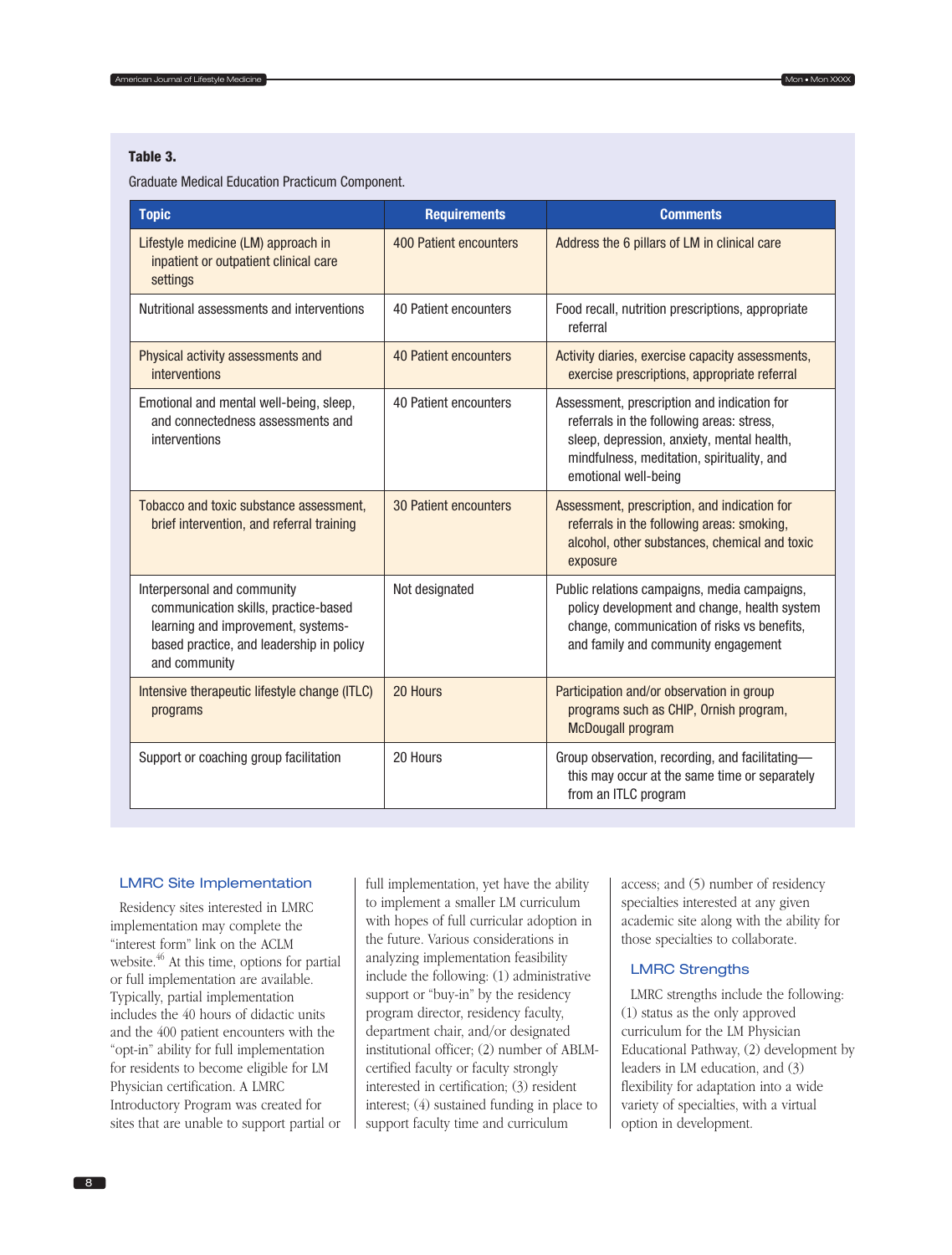## LMRC Perceived Challenges

LMRC perceived challenges include the following: (1) time commitment required for integration into an already existing didactic schedule; (2) need for implementation of a tracking system for patient encounters as well as didactics, independent application activities, ITLC hours and group visit hours; (3) internal and external scalability for multiple specialties; and (4) demand for expansion to include international sites.

#### LMRC Benefits

LMRC benefits include the following: (1) resident and faculty preparedness for patient-centered best practices with a foundation in LM, (2) a unique skill set that addresses the chronic diseases burden from a "treat-the-root-cause" perspective, (3) infrastructure and encouragement for residents and faculty to practice healthy lifestyle behaviors that support resilience and personal wellness, (4) connecting with mentors and the LM community as a whole, and (5) ability for any faculty engaged in resident education to complete the entire LMRC pathway and become eligible for board certification at no additional cost.

# LM Specialist Fellowship (LMSF)

The Lifestyle Medicine Specialist (LMS) is the second tier of LM certification, and the requirements are met through an Experiential or Educational Pathway as outlined by ABLM.<sup>43</sup> As of 2020, 7 LMSs have been certified. The LMS Pathways require an applicant to be certified LM Physician or concurrently enrolled in a GME training program implementing the LMRC. Both Pathways for the LMS require 1200 hours dedicated to LM training, including LM clinical practice as well as ITLC and group visit experiences. Multiple case studies are required and must demonstrate significant symptom improvement and/or disease reversal. Finally, LMSs are also required to engage in LM scholarly activities and contribute to evidence-based LM education and interventions. As such, LMSs have expertlevel experience in ITLC programs,

deprescribing protocols, and dosing of LM across the disease severity spectrum to achieve chronic disease and condition remission or reversal.

The LMSF was established in 2019 to meet the Educational Pathway requirements for the LMS as outlined by ABLM.43 Competencies published by Kelly et  $al^{47}$  are emphasized throughout the LMSF curriculum. One LMSF currently exists, with the goal to scale LMSFs at current and future LMRC sites across the nation in order to support the pursuance of ABMS and ACGME accreditation of LM as a medical subspecialty.48

# Continuing Medical Education and MOC

ACLM offers multiple evidence-based LM CME courses and opportunities. The online Lifestyle Medicine Core Competencies program, coproduced by ACLM and the American College of Preventive Medicine, and the Foundations of Lifestyle Medicine Board Review Course, meet the 30-hour online CME requirement for the LM Physician Experiential Pathway, as noted on the ABLM website. $43$  Two relatively new courses are also now available: Reversing Type II Diabetes and Insulin Resistance with Lifestyle Medicine and the Physician and Health Professional Well-Being course. The Lifestyle Medicine for Coaches course, offered through Wellcoaches, in partnership with the ACLM also exists to train certified health coaches in LM, enabling national boardcertified health and wellness coaches to earn a Lifestyle Medicine Coach Certificate.49 MOC requirements and opportunities for ABLM-certified physicians were established in 2019.<sup>50</sup>

## Next Steps

It is essential that LM be integrated into training across the medical education continuum.38 Inclusion of LM education is achieved in a number of ways, with Figure 3 illustrating a continuum of options.

Academic institutions implementing LM education across the health education

spectrum are featured on the ACLM website. $51$  When it comes to UME. specifically, LM curriculum integration often starts with the establishment of a LMIG. LMIGs cultivate multi-institutional, student-initiated programming to support healthy habits and LM-related education for students, faculty, and the local community.52 Implementation of a culinary medicine elective course, using the ACLM Culinary Medicine Curriculum (CMC), further engages students and faculty in LM and provides a strong foundation of knowledge regarding what constitutes a healthy dietary pattern and how to find, obtain, and prepare healthy, inexpensive, and delicious food.53 Widespread formal integration of comprehensive LM curricula into UME is an imperative next step.

Residency and fellowship programs may access more information about the LMRC, including a listing of active LMRC sites, an informational flyer, frequently asked questions, a sample curriculum, and an informational webinar online.<sup>46</sup> By visiting the website and filling out the interest form, the LMRC administrative team is notified to reach out and determine next best steps, regardless of LMRC or LMSF implementation readiness.

# **Conclusion**

It is essential that LM be integrated into training across the medical education continuum in order to fill the gaping void that currently exists.38 The ACLM is well positioned to lead the charge in filling this need. The ACLM UME Task Force convenes leading medical schools implementing LM to (1) identify catalysts for success and address perceived challenges, (2) champion the full integration of LM education across all 4 years of UME, and (3) develop strategies for other medical schools to become certified for LM integration. The LMRC prepares residents to use the principles of LM in the clinical setting through the LM Physician Educational Pathway and become eligible for ABLM board certification. Physicians may pursue the LM Physician ABLM certification through the Experiential Pathway by completing CME prerequisites. LM Physicians maintain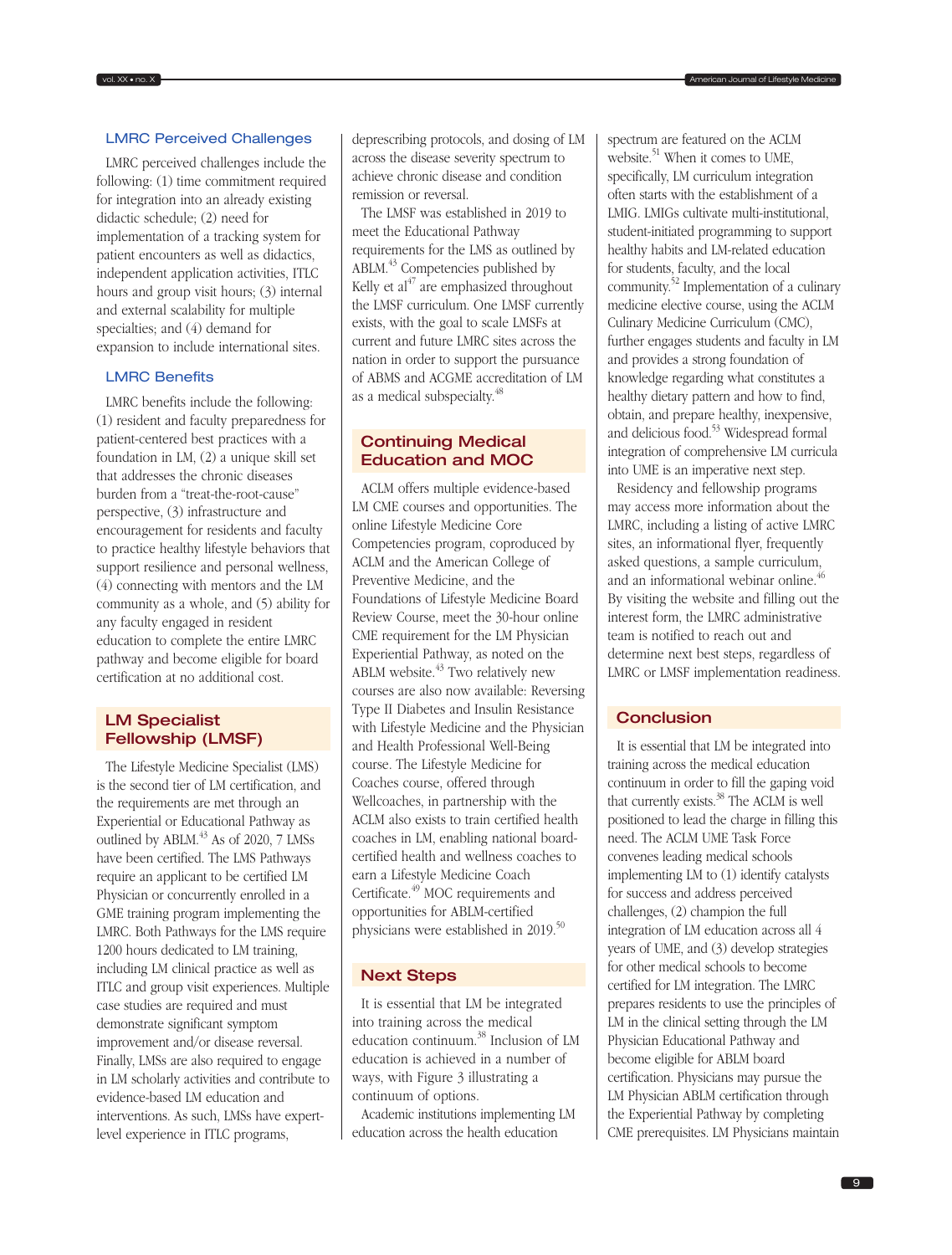## Figure 3.

Education continuum.



Abbreviations: ABLM, American Board of Lifestyle Medicine; ACLM, American College of Lifestyle Medicine; CME, continuing medical education; CE, continuing education; MOC, maintenance of certification.

their ABLM certification through the established MOC pathway. Finally, as the Educational Pathway for LM Specialists, the LMSF supports the pursuance of ABMS and ACGME accreditation of LM as a medical subspecialty.<sup>48</sup>

#### Acknowledgments

We would like to acknowledge the American College of Lifestyle Medicine, American Board of Lifestyle Medicine, and the Ardmore Institute of Health for their support.

# Declaration of Conflicting Interests

The authors declared no potential conflicts of interest with respect to the research, authorship, and/or publication of this article.

## Funding

The authors received no financial support for the research, authorship, and/or publication of this article.

#### Ethical Approval

Not applicable, because this article does not contain any studies with human or animal subjects.

### Informed Consent

Not applicable, because this article does not contain any studies with human or animal subjects.

# Trial Registration

Not applicable, because this article does not contain any clinical trials. **AJLM** 

# **References**

- 1. Centers for Disease Control and Prevention. About chronic diseases. Accessed January 26, 2021. [https://www.](https://www.cdc.gov/chronicdisease/about/index.htm) [cdc.gov/chronicdisease/about/index.htm](https://www.cdc.gov/chronicdisease/about/index.htm)
- 2. Centers for Disease Control and Prevention. Health and economic costs of chronic diseases. Accessed January 26, 2021. [https://www.cdc.gov/chronicdisease/](https://www.cdc.gov/chronicdisease/about/costs/index.htm) [about/costs/index.htm](https://www.cdc.gov/chronicdisease/about/costs/index.htm)
- 3. Mokdad AH, Marks JS, Stroup DF, Gerberding JL. Actual causes of death in the United States, 2000. *JAMA*. 2004;291:1238-1245.
- 4. McGinnis JM, Foege WH. Actual causes of death in the United States. *JAMA*. 1993;270:2207-2212.
- 5. World Health Organization. *Preventing Chronic Diseases: A Vital Investment*. World Health Organization; 2005.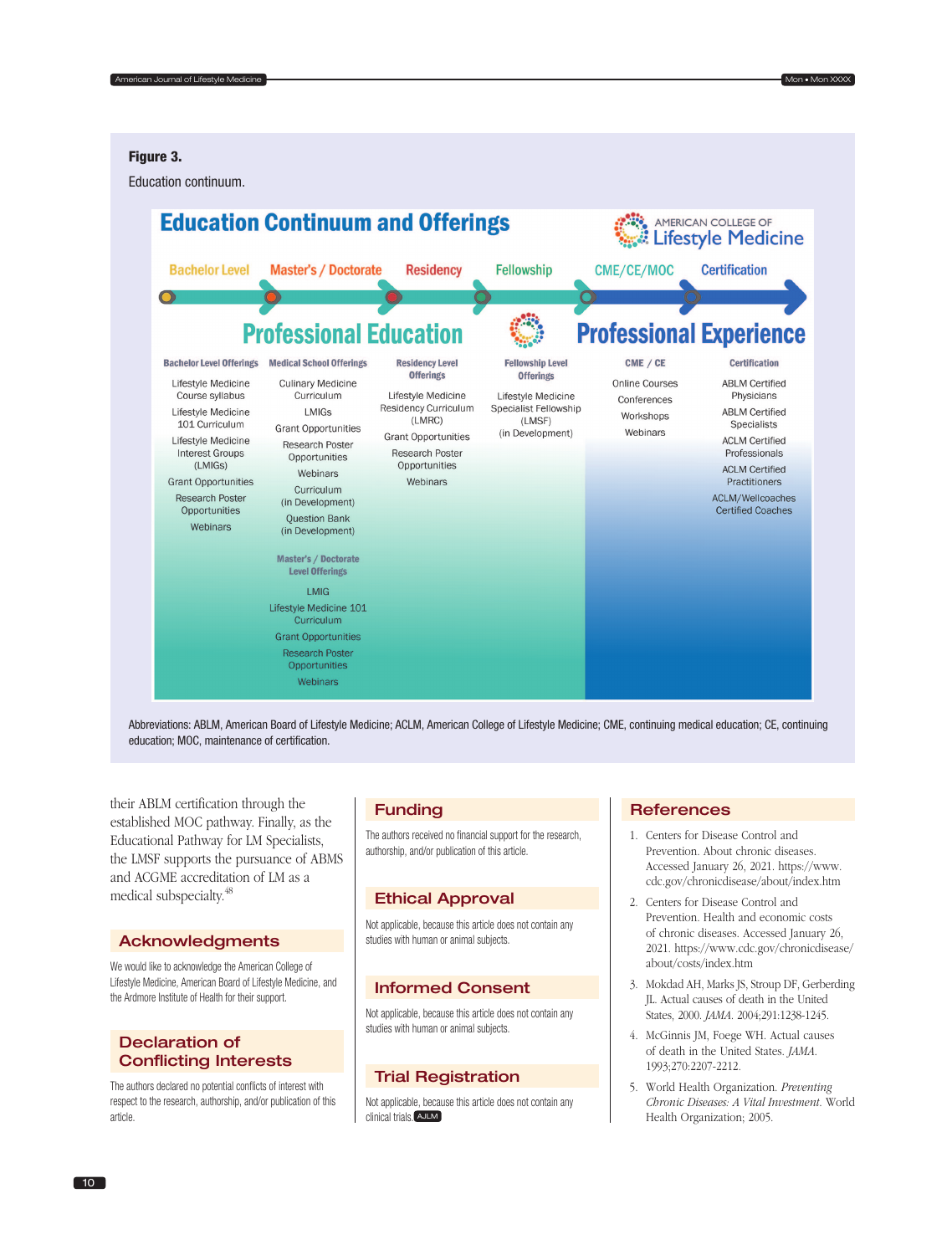- 6. Congress.Gov. ENRICH Act, H.R. 1888, 116. Published 2019. Accessed January 26, 2021. [https://www.congress.gov/bill/116th](https://www.congress.gov/bill/116th-congress/house-bill/1888?q=%7B%22search%22%3A%5B%22enrich+act%22%5D%7D&s=1&r=1)[congress/house-bill/1888?q=%7B%22search](https://www.congress.gov/bill/116th-congress/house-bill/1888?q=%7B%22search%22%3A%5B%22enrich+act%22%5D%7D&s=1&r=1) [%22%3A%5B%22enrich+act%22%5D%7D&s](https://www.congress.gov/bill/116th-congress/house-bill/1888?q=%7B%22search%22%3A%5B%22enrich+act%22%5D%7D&s=1&r=1)  $=18$ r=1
- 7. Congress.Gov. PHIT Act of 2019, H.R.1679, 116. Published 2019. Accessed January 26, 2021. [https://www.congress.gov/bill/116th](https://www.congress.gov/bill/116th-congress/senate-bill/680/all-info?r=2&s=3)[congress/senate-bill/680/all-info?r=2&s=3](https://www.congress.gov/bill/116th-congress/senate-bill/680/all-info?r=2&s=3)
- 8. Congress.Gov. PHIT Act of 2019, S. 680, 116. Published 2019. Accessed January 26, 2021. [https://www.congress.gov/bill/116th](https://www.congress.gov/bill/116th-congress/senate-bill/680?q=%7B%22search%22%3A%5B%22phit%22%5D%7D&s=3&r=2)[congress/senate-bill/680?q=%7B%22sear](https://www.congress.gov/bill/116th-congress/senate-bill/680?q=%7B%22search%22%3A%5B%22phit%22%5D%7D&s=3&r=2) [ch%22%3A%5B%22phit%22%5D%7D&s=](https://www.congress.gov/bill/116th-congress/senate-bill/680?q=%7B%22search%22%3A%5B%22phit%22%5D%7D&s=3&r=2) [3&r=2](https://www.congress.gov/bill/116th-congress/senate-bill/680?q=%7B%22search%22%3A%5B%22phit%22%5D%7D&s=3&r=2)
- 9. Congress.Gov. Promoting Physical Activity for Americans Act, S. 1608, 116. Published 2019. Accessed January 26, 2021. [https://](https://www.congress.gov/bill/116th-congress/senate-bill/1608) [www.congress.gov/bill/116th-congress/](https://www.congress.gov/bill/116th-congress/senate-bill/1608) [senate-bill/1608](https://www.congress.gov/bill/116th-congress/senate-bill/1608)
- 10. Centers for Medicare and Medicaid Services. Hospital readmissions reduction program (HRRP). Accessed February 5, 2021. [https://www.cms.gov/Medicare/](https://www.cms.gov/Medicare/Quality-Initiatives-Patient-Assessment-Instruments/Value-Based-Programs/HRRP/Hospital-Readmission-Reduction-Program) [Quality-Initiatives-Patient-Assessment-](https://www.cms.gov/Medicare/Quality-Initiatives-Patient-Assessment-Instruments/Value-Based-Programs/HRRP/Hospital-Readmission-Reduction-Program)[Instruments/Value-Based-Programs/](https://www.cms.gov/Medicare/Quality-Initiatives-Patient-Assessment-Instruments/Value-Based-Programs/HRRP/Hospital-Readmission-Reduction-Program) [HRRP/Hospital-Readmission-Reduction-](https://www.cms.gov/Medicare/Quality-Initiatives-Patient-Assessment-Instruments/Value-Based-Programs/HRRP/Hospital-Readmission-Reduction-Program)[Program](https://www.cms.gov/Medicare/Quality-Initiatives-Patient-Assessment-Instruments/Value-Based-Programs/HRRP/Hospital-Readmission-Reduction-Program)
- 11. Centers for Medicare and Medicaid Services. What are the value-based programs? Accessed January 26, 2021. [https://www.cms.gov/Medicare/Quality-](https://www.cms.gov/Medicare/Quality-Initiatives-Patient-Assessment-Instruments/Value-Based-Programs/Value-Based-Programs)[Initiatives-Patient-Assessment-Instruments/](https://www.cms.gov/Medicare/Quality-Initiatives-Patient-Assessment-Instruments/Value-Based-Programs/Value-Based-Programs) [Value-Based-Programs/Value-Based-](https://www.cms.gov/Medicare/Quality-Initiatives-Patient-Assessment-Instruments/Value-Based-Programs/Value-Based-Programs)[Programs](https://www.cms.gov/Medicare/Quality-Initiatives-Patient-Assessment-Instruments/Value-Based-Programs/Value-Based-Programs)
- 12. Lifestyle Medicine. Accessed January 21, 2021. [https://www.lifestylemedicine.org/](https://www.lifestylemedicine.org/ACLM/About/What_is_Lifestyle_Medicine_/Lifestyle_Medicine.aspx) [ACLM/About/What\\_is\\_Lifestyle\\_Medicine\\_/](https://www.lifestylemedicine.org/ACLM/About/What_is_Lifestyle_Medicine_/Lifestyle_Medicine.aspx) [Lifestyle\\_Medicine.aspx](https://www.lifestylemedicine.org/ACLM/About/What_is_Lifestyle_Medicine_/Lifestyle_Medicine.aspx)
- 13. Association of American Medical Colleges. The core Entrustable Professional Activities (EPAs) for entering residency. Accessed January 26, 2021. [https://www.aamc.](https://www.aamc.org/what-we-do/mission-areas/medical-education/cbme/core-epas) [org/what-we-do/mission-areas/medical](https://www.aamc.org/what-we-do/mission-areas/medical-education/cbme/core-epas)[education/cbme/core-epas](https://www.aamc.org/what-we-do/mission-areas/medical-education/cbme/core-epas)
- 14. Finley CR, Chan DS, Garrison S, et al. What are the most common conditions in primary care? Systematic review. *Can Fam Physician*. 2018;64:832-840.
- 15. Smith AW, Borowski LA, Liu B, et al. US primary care physicians' diet-, physical activity-, and weight-related care of adult patients. *Am J Prev Med*. 2011;41:33-42.
- 16. Flocke SA, Stange KC. Direct observation and patient recall of health behavior advice. *Prev Med*. 2004;38:343-349.
- 17. Barnes PM, Schoenborn CA. Trends in adults receiving a recommendation for exercise or other physical activity from a physician or other health professional. *NCHS Data Brief*. 2012;(86):1-8.
- 18. Loprinzi PD, Beets MW. Need for increased promotion of physical activity by health care professionals. *Prev Med*. 2014;69:75-79.
- 19. Kolasa KM, Rickett K. Barriers to providing nutrition counseling cited by physicians: a survey of primary care practitioners. *Nutr Clin Pract*. 2010;25:502-509.
- 20. Vetter ML, Herring SJ, Sood M, Shah NR, Kalet AL. What do resident physicians know about nutrition? An evaluation of attitudes, self-perceived proficiency and knowledge. *J Am Coll Nutr*. 2008;27:287-298.
- 21. Rogers LQ, Gutin B, Humphries MC, et al. Evaluation of internal medicine residents as exercise role models and associations with self-reported counseling behavior, confidence, and perceived success. *Teach Learn Med*. 2006;18:215-221.
- 22. Trilk J, Nelson L, Briggs A, Muscato D. Including lifestyle medicine in medical education: rationale for American College of Preventive Medicine/American Medical Association Resolution 959. *Am J Prev Med*. 2019;56:e169-e175.
- 23. Vallance JK, Wylie M, MacDonald R. Medical students' self-perceived competence and prescription of patient-centered physical activity. *Prev Med*. 2009;48:164-166.
- 24. Spencer EH, Frank E, Elon LK, Hertzberg VS, Serdula MK, Galuska DA. Predictors of nutrition counseling behaviors and attitudes in US medical students. *Am J Clin Nutr*. 2006;84:655-662.
- 25. Adams KM, Kohlmeier M, Zeisel SH. Nutrition education in US medical schools: latest update of a national survey. *Acad Med*. 2010;85:1537-1542.
- 26. Frantz DJ, McClave SA, Hurt RT, Miller K, Martindale RG. Cross-sectional study of US interns' perceptions of clinical nutrition education. *J Parenter Enteral Nutr*. 2016;40:529-535.
- 27. Holtz KA, Kokotilo KJ, Fitzgerald BE, Frank E. Exercise behaviour and attitudes among fourth-year medical students at the University of British Columbia. *Can Fam Physician*. 2013;59:e26-e32.
- 28. Dunlop M, Murray AD. Major limitations in knowledge of physical activity guidelines among UK medical students revealed: implications for the undergraduate medical curriculum. *Br J Sports Med*. 2013;47:718-720.
- 29. Van Horn L. The Nutrition Academic Award: brief history, overview, and legacy. *Am J Clin Nutr*. 2006;83:936S-940S.
- 30. Sallis RE, Matuszak JM, Baggish AL, et al. Call to action on making physical activity assessment and prescription a medical standard of care. *Curr Sports Med Rep*. 2016;15:207-214.
- 31. Stoutenberg M, Stasi S, Stamatakis E, et al. Physical activity training in US medical

schools: preparing future physicians to engage in primary prevention. *Phys Sportsmed*. 2015;43:388-394.

- 32. Connaughton AV, Weiler RM, Connaughton DP. Graduating medical students' exercise prescription competence as perceived by deans and directors of medical education in the United States: implications for Healthy People 2010. *Public Health Rep*. 2001;116:226-234.
- 33. Bipartisan Policy Center. *Teaching Nutrition and Physical Activity in Medical School: Training Doctors for Prevention Oriented Care*. Bipartisan Policy Center; 2014.
- 34. American Medical Association PolicyFinder. Healthy Lifestyles H-425.972. Accessed April 7, 2021. [https://policysearch.ama-assn.org/](https://policysearch.ama-assn.org/policyfinder/detail/Healthy%20Lifestyles%20H-425.972?uri=%2FAMADoc%2FHOD.xml-0-3746.xml) [policyfinder/detail/Healthy%20Lifestyles%20](https://policysearch.ama-assn.org/policyfinder/detail/Healthy%20Lifestyles%20H-425.972?uri=%2FAMADoc%2FHOD.xml-0-3746.xml) [H-425.972?uri=%2FAMADoc%2FHOD.xml-0-](https://policysearch.ama-assn.org/policyfinder/detail/Healthy%20Lifestyles%20H-425.972?uri=%2FAMADoc%2FHOD.xml-0-3746.xml) [3746.xml](https://policysearch.ama-assn.org/policyfinder/detail/Healthy%20Lifestyles%20H-425.972?uri=%2FAMADoc%2FHOD.xml-0-3746.xml)
- 35. Trilk JL, Muscato D, Polak R. Advancing lifestyle medicine education in undergraduate medical school curricula through the Lifestyle Medicine Education Collaborative (LMEd). *Am J Lifestyle Med*. 2016;12:412-418.
- 36. Muscato D, Phillips EM, Trilk JL. Lifestyle medicine education collaborative (LMEd): "champions of change" medical school leaders workshop. *Am J Lifestyle Med*. 2018;12:382-386.
- 37. Pojednic RM, Trilk J, Phillips EM. Lifestyle medicine curricula: an initiative to include lifestyle medicine in our nation's medical schools. *Acad Med*. 2015;90:840-841.
- 38. Phillips E, Pojednic R, Polak R, Bush J, Trilk J. Including lifestyle medicine in undergraduate medical curricula. *Med Educ Online*. 2015;20:26150.
- 39. Exercise is Medicine Greenville. Accessed February 5, 2021. [https://www.](https://www.eimgreenville.org) [eimgreenville.org](https://www.eimgreenville.org)
- 40. University of South Carolina School of Medicine Greenville. Lifestyle medicine curriculum. Accessed February 9, 2021. [https://sc.edu/study/colleges\\_schools/](https://sc.edu/study/colleges_schools/medicine_greenville/curriculum/lifestylemed.php) [medicine\\_greenville/curriculum/](https://sc.edu/study/colleges_schools/medicine_greenville/curriculum/lifestylemed.php) [lifestylemed.php](https://sc.edu/study/colleges_schools/medicine_greenville/curriculum/lifestylemed.php)
- 41. American College of Lifestyle Medicine. Accessed January 22, 2021. [https://www.](https://www.lifestylemedicine.org) [lifestylemedicine.org](https://www.lifestylemedicine.org)
- 42. Trilk JL, Worthman S, Shetty P, et al. Undergraduate medical education: lifestyle medicine curriculum implementation standards. *Am J Lifestyle Med*. 2021.
- 43. American Board of Lifestyle Medicine. How to certify. Accessed January 21, 2021. <https://ablm.co/how/>
- 44. National Research Council (US) Committee on Nutrition in Medical Education. *Nutrition Education in US Medical Schools*. National Academies Press; 1985.